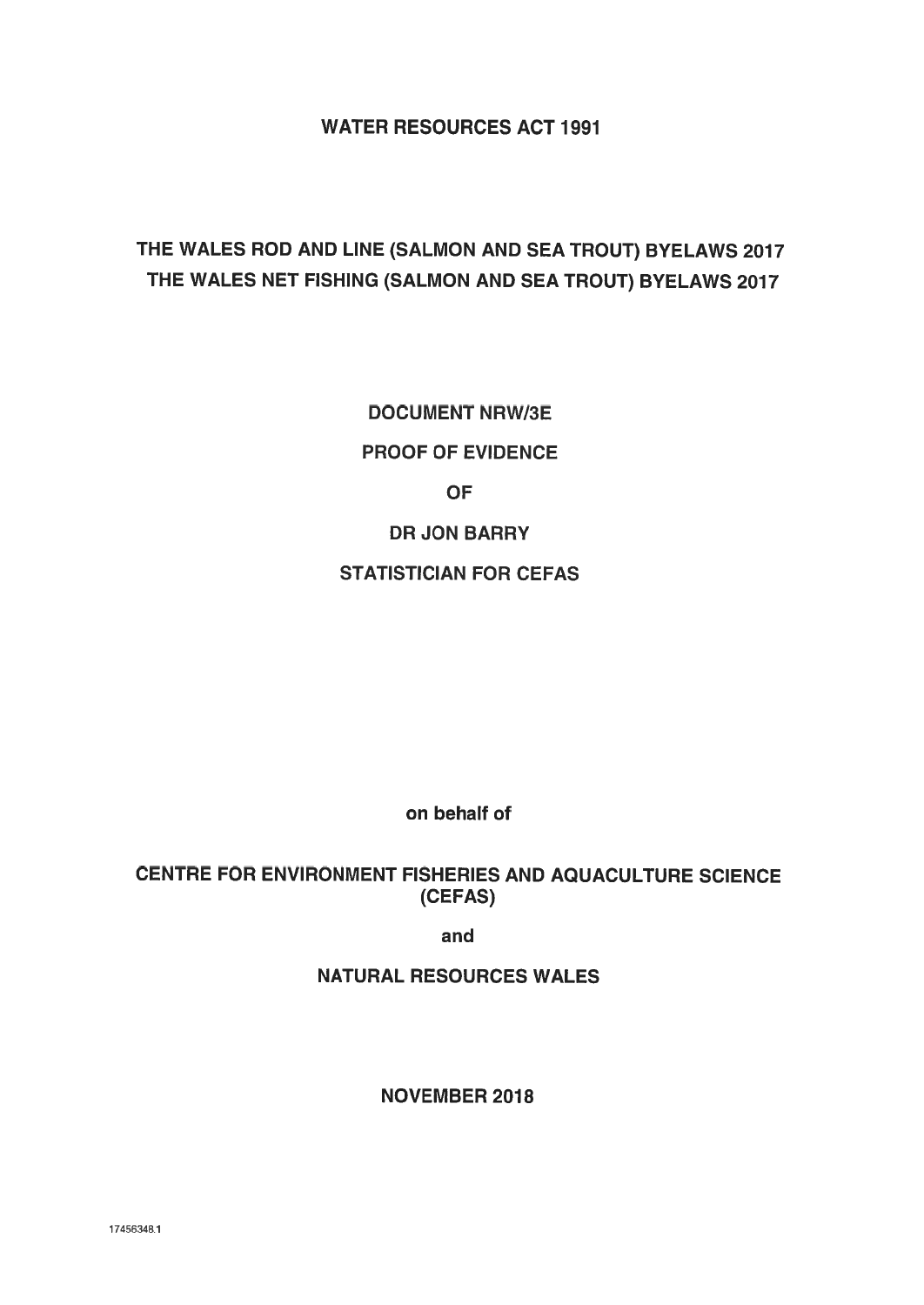Reply to the statistical comments made by: Mr John Rawlinson Chairman Ribble Fisheries Consultative Association Our ref: P02018/09740/MH

I have read the comments made by the consultant statisticians in the above document. I generally don't agree with them. In particular, <sup>I</sup> strongly disagree with their assertion that

"A regression model using year as <sup>a</sup> predictor variable in this context is not <sup>a</sup> valid approach. This is time series data and should be modelled using time series approaches such as moving averages or ARIMA models."

<sup>I</sup> do not accep<sup>t</sup> that data can be <sup>p</sup>igeon-holed into time series, regression or any other type of data and that each <sup>p</sup>igeon hole requires some particular set of solutions. For any problem, we need to find the best and most appropriate answer. In this case, the solution devised by the Environment Agency contains <sup>a</sup> tixed (regression) linear componen<sup>t</sup> and <sup>a</sup> correlated error structure (of the sort often used in time series modelling) around this linear component. Such trend models are routinely used in, for example, contaminant monitoring.

I won't go into each of the comments made in Mr Rawlinson's document. However, I think that the nub of the dispute is that the consultant statisticians think that the most suitable approac<sup>h</sup> is to use <sup>a</sup> model that predicts future observations most closely. The Environment Agency's method is precautionary approach and assumes that what has happened in the pas<sup>t</sup> could happen in the future. Of the two approaches, <sup>I</sup> prefer the Environment Agency's one. This is merely <sup>a</sup> side argument, but one reason why it is difficult to use pas<sup>t</sup> data to see whether how well predictions pertormed is that remedial action is likely to have reduced the decline in fish egg numbers. This means that <sup>a</sup> predicted linear decline in egg numbers may not have happened not because the linear decline was wrong but because remedial action boosted egg numbers.

<sup>I</sup> think that it is instructive to consider the options if <sup>a</sup> linear decline in egg numbers is observed.

- 1. Assume that linear decline will happen in the future (the EA model approach). If you are correct, then taking remedial action will hopefully resolve the problem. If you are wrong, then your remedial actions were unnecessary.
- 2. Assume that linear decline will NOT happen in the future (which is essentially the time series approac<sup>h</sup> propose<sup>d</sup> by the consultant statisticians). If you are wrong, then this could cause damage to the fishery because remedial action has not been taken. If you are correct, then you won't have taken remedial action unnecessarily.

Of the options above, <sup>I</sup> think that <sup>1</sup> is best because the adverse consequence (unnecessary remedial action) is far less serious than the adverse consequence in <sup>2</sup> (damage to fishery). This is clearly <sup>a</sup> value judgement and one that needs to be considered by fisheries experts, rather than statisticians.

I did the modelling work outlined in Appendix 1 in June 2018. However, I think that it is worth repeating here. Essentially, it considers the situation where <sup>a</sup> downward linear trend is observed in the pas<sup>t</sup> and that this downward trend continues into the future. The method used is simpler than that used by the EA, but the concep<sup>t</sup> is the same. However,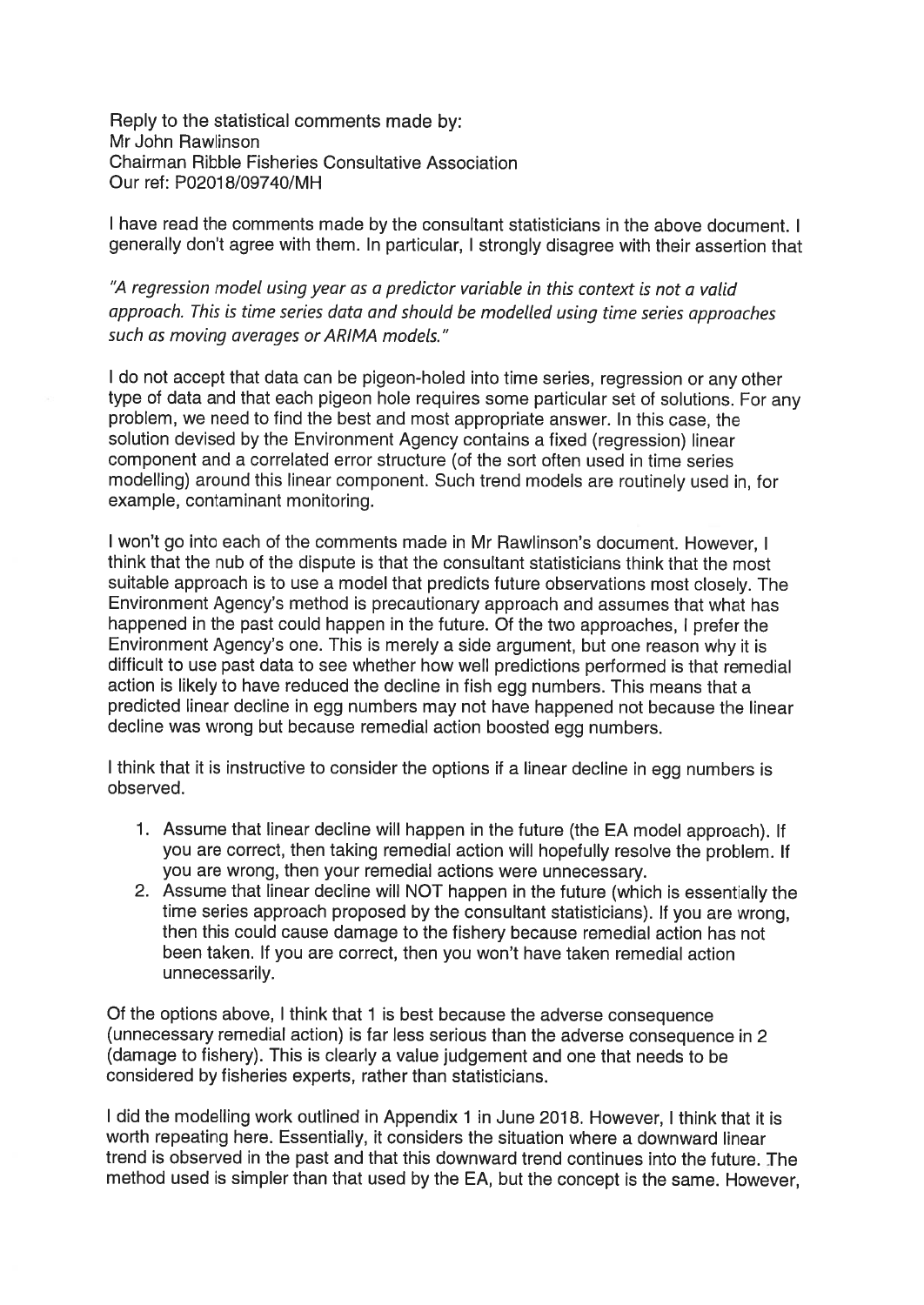what it clearly shows is that, if there is <sup>a</sup> future downward trend, the EA-type models will predict it but the time series models suggested by the consultants will not.

## Appendix 1: Salmon Egg Modelling

Jon Barry 5/6/18

I investigated the prediction performance of the  $AR(1)$ ,  $MA(1)$  and a simple 5-point moving average (models proposed by O'Hagen and Fop) for the situation where egg counts have been decreasing linearly for 10 years and then continue to decrease linearly for years 11 to 15. In our scenario, we use the first 10 years to predict the egg counts in years 11 to 15. Note that we simply predict the mean of future observations rather than considering 20<sup>th</sup> percentiles – this won't change the basic conclusions.

 simulated egg count data where the errors were independent (phi=0) and where the residuals had an AR(1) process about the mean (phi=0.3). Other values of phi were investigated, but the results were similar to those shown here.

Specifically, the models used are

$$
Egg_t = aEgg_{t-1} + error_t
$$
 AR(1)  
\n
$$
Egg_t = Average + berror_{t-1} + error_t
$$
 MA(1)

$$
Egg_t = \sum_{j=1}^{5} Egg_{t-j} / 5
$$
 5-point MA

Prediction results are shown in Figures 1 and 2. The black circles show the actual realised values. We can see that the models do not predict the new values well. The reason for this is that these models are designed to be used for stationary processes — where the mean and variance do not change. In our situation, with <sup>a</sup> linear trend, the models can never perform well. You need to have <sup>a</sup> model which incorporates <sup>a</sup> potential trend to do well at predicting new data — as used in the current method devised by the Environment Agency.

This really crystallises the arguments that we have made already. If the first <sup>10</sup> years of data has <sup>a</sup> linear trend then the precautionary approach is to assume that this trend will continue in the future. This seems eminently sensible both from an environmental and <sup>a</sup> statistical point of view. Of course, the trend might not continue, but it is prudent to assume that it will.